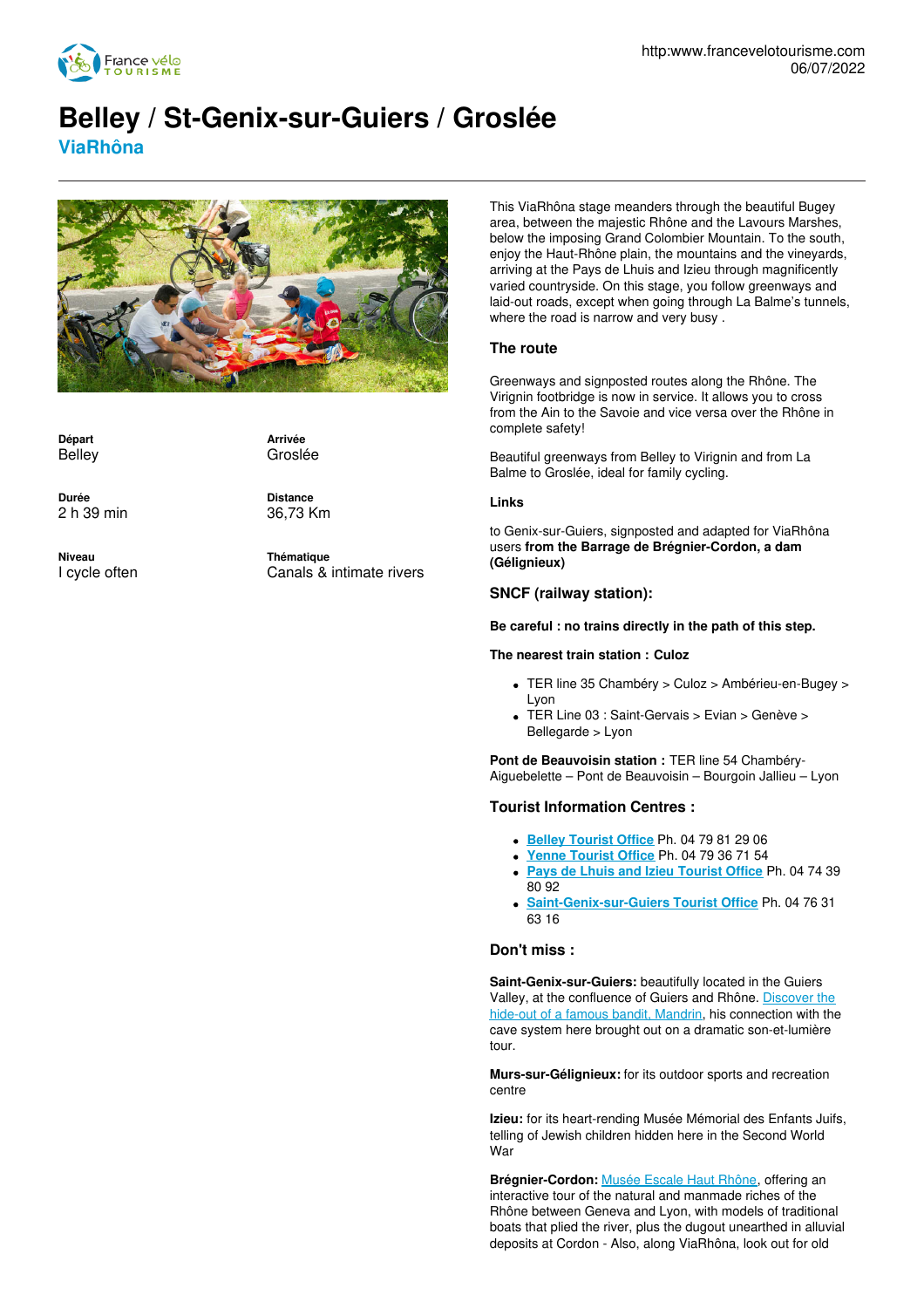boats caught in the sands, contemporary art installations and the remnants of a chain ferry.

**La Balme-les-Grottes**: impressive natural caverns you can visit, the play of water and light enhancing the tour.

**Glandieu:** for its waterfall

**Markets :**

**Saint-Genix-sur-Guiers :** wednesday morning

**Belley :** saturday morning